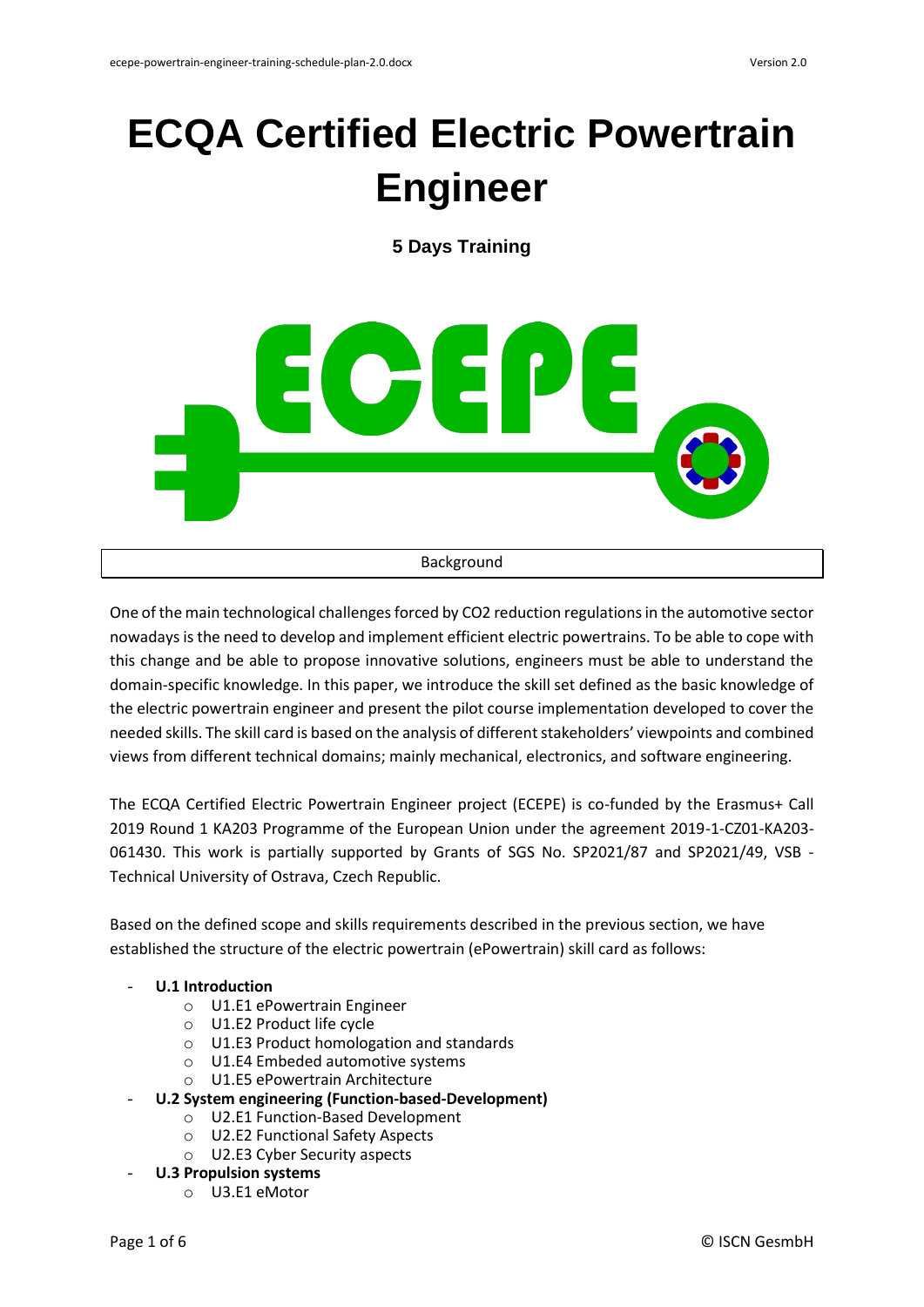- o U3.E2 Power electronics, inverters
- o U3.E3 Motor control unit
- o U3.E4 Hybrid control systems
- o U3.E5 Energy transformation systems
- o U3.E6 Transmission systems
- **U.4 Energy Storage Systems**
	- o U4.E1 Battery systems
	- o U4.E2 Battery management systems
	- o U4.E3 Fuel cells
	- **U.5 Life Cycle Management** 
		- o U5.E1 Product life cycle
		- o U5.E2 Life Cycle Management and Business Models

From the technical perspective, there are several electric powertrain concepts being used and developed nowadays (see Fig. below):

- Battery Electric Vehicle (BEV),
- Hybrid Electric Vehicle (HEV),
- Range Extender Electric Vehicle (REV),
- Fuel Cell Electric Vehicle (FCEV),
- In Wheel Concept of an Electric Vehicle (IWEV)

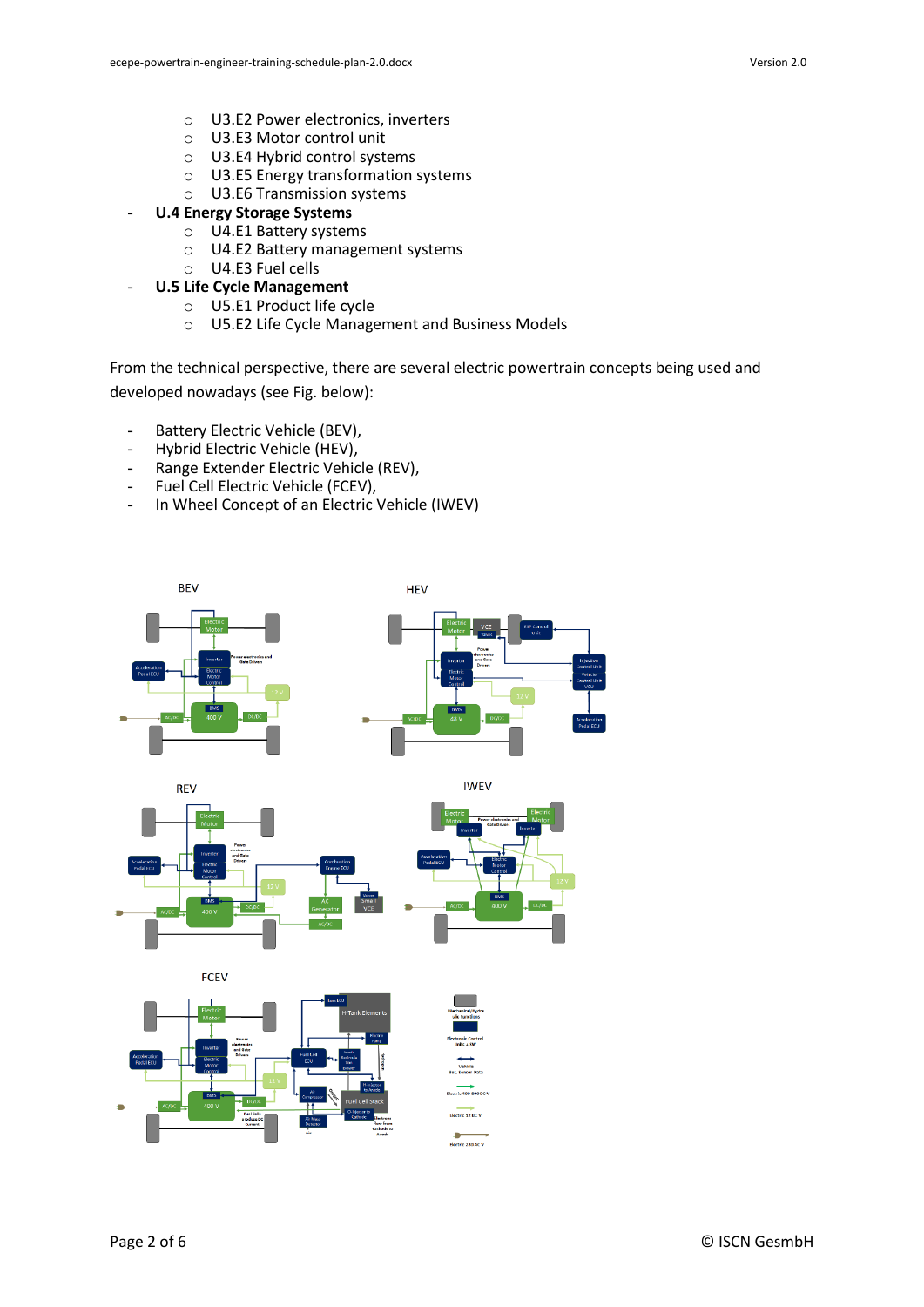ISCN is a certified training partner of VDA-QMC and iNTACS for Automotive SPICE.

<http://www.intacs.info/index.php/component/weblinks/category/122-training-organisation>

The project partners are a certified training body of the ECQA (European Certification and Qualification Organisation) Certified Electric Powertrain Engineer.

#### [http://www.ecqa.org](http://www.ecqa.org/)



The course is based on a joined development of the ECEPE consortium, and the skill card was reviewd by leading Tier 1 companies in the Soqrates group (www.soqrates.de) such as ZF Friedrichshafen AG, Continental Automotive AG, Hella KG, etc.

The online training will be held in the EuroSPI Academy platform, wich is maintained by SCN. All partners contribute to the EuroSPI conference series. A white paper has been oubkished in the EuroSPI SPRINGER book series.

<https://academy.eurospi.net/>

<https://2021.eurospi.net/>

Electric Powertrain Engineer Course

In this 5 days training course the attendees get introduced to the different architectural concepts of electric powertrains. The participants will participate actively be involved in case studies and elaborate on the concepts of an electric powertrain architecture.

The approach of "Learning by Doing" is used to elaborate different forms of electric powertrains, analyze advantages and disadvantages, do a safety analysis and elaborate questions concerned with motor control.

The training modules are based on the skills set structure.

#### - **Training Module U.1 Introduction**

- o Lecture U1.E1 ePowertrain Engineer
- o Lecture U1.E2 Product life cycle
- o Lecture U1.E3 Product homologation and standards
- o Lecture U1.E4 Embeded automotive systems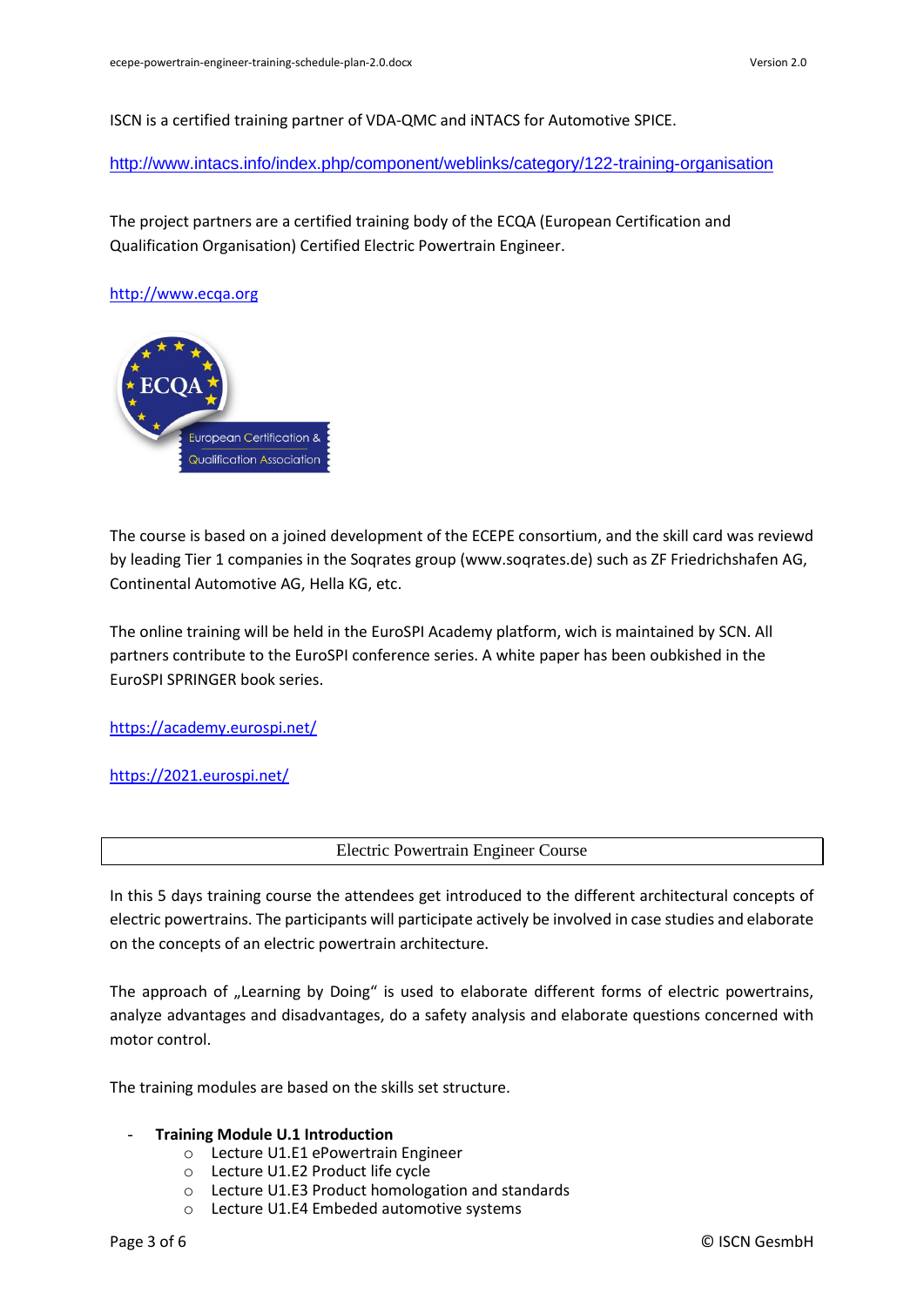- o Lecture U1.E5 ePowertrain Architecture
- **Training module U.2 System engineering (Function-based-Development)**
	- o Lecture U2.E1 Function-Based Development
	- o Lecture U2.E2 Functional Safety Aspects + Exercise
	- o Lecture U2.E3 Cyber Security aspects + Exercise

# - **Training module U.3 Propulsion systems**

- o Lecture U3.E1 eMotor
	- o Lecture U3.E2 Power electronics, inverters
	- o Lecture U3.E3 Motor control unit + Interactive Session for Exercise
	- o Lecture U3.E4 Hybrid control systems
	- o Lecture U3.E5 Energy transformation systems + Exercise
	- o Lecture U3.E6 Transmission systems + Exercise
- **Training module U.4 Energy Storage Systems**
	- o Lecture U4.E1 Battery systems + Exercise
	- o Lecture U4.E2 Battery management systems + Exercise
	- o Lecture U4.E3 Fuel cells + Exercise
- **Training module U.5 Life Cycle Management** 
	- o Lecture U5.E1 Product life cycle
	- o Lecture U5.E2 Life Cycle Management and Business Models + Interactive Discussion

Resources

#### **ECEPE Materials**

The course materials and lectures are online available on the EuroSPI Academy platform. The materials will be provided latest till 10.9.2021.

#### <https://academy.eurospi.net/>



- Select the course Electric Powertrain Engineer (is accessible from June 2021)
- Register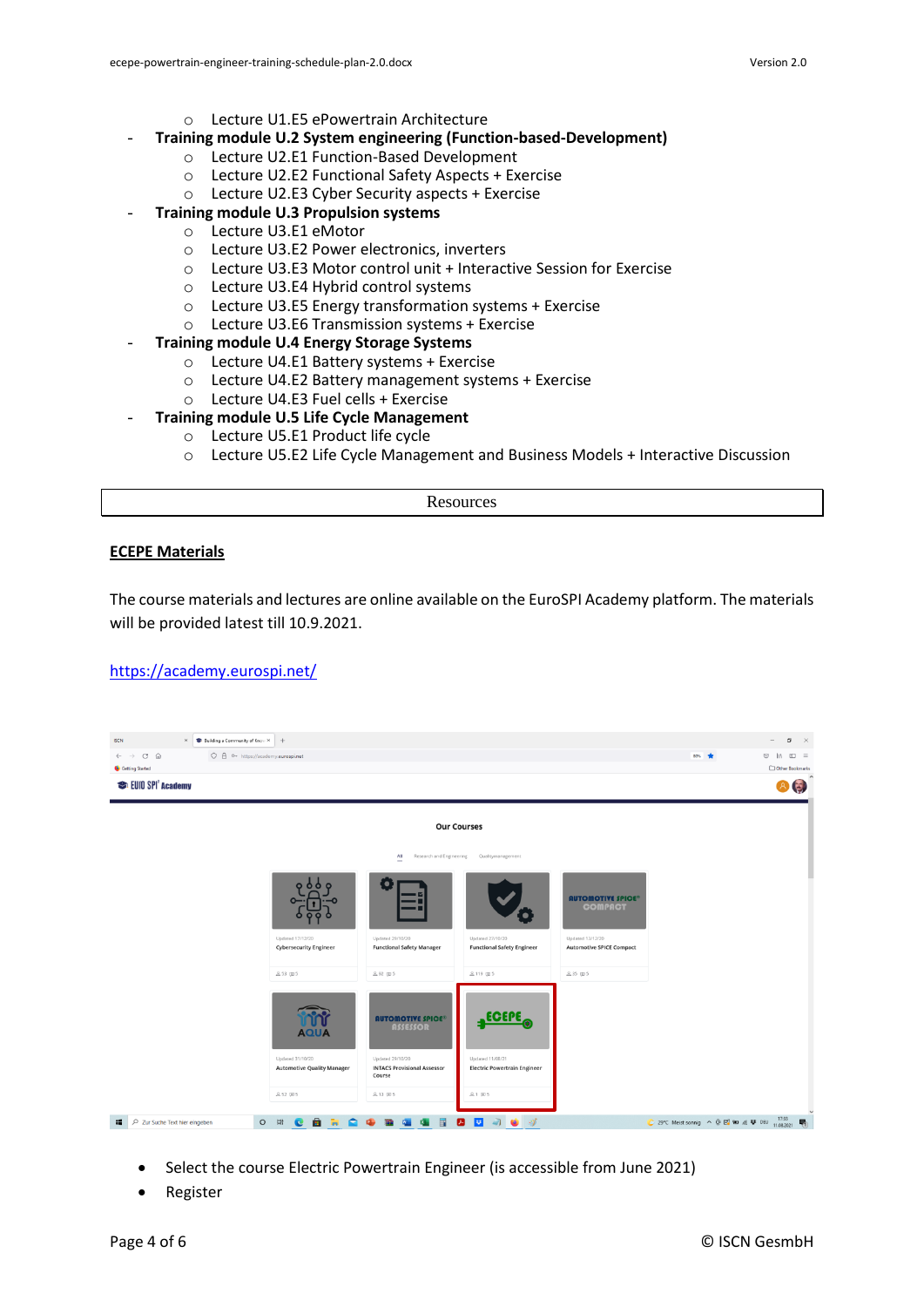- You will receive an email and need to confirm by clicking the link in your email.
- Then you can login
- You need the enrollment key **-will be provided -**

#### Generic Course Schedule

The training plan for the week is based on the unit structure of the skills set and the size of the teaching elements / lectures.

| <b>Time</b> | Monday                              | Tuesdav                         | Wednesday              | Thursday                                 | Friday                                |
|-------------|-------------------------------------|---------------------------------|------------------------|------------------------------------------|---------------------------------------|
|             |                                     |                                 |                        |                                          |                                       |
|             |                                     |                                 |                        |                                          |                                       |
|             |                                     |                                 |                        |                                          |                                       |
|             |                                     |                                 |                        |                                          |                                       |
|             |                                     | <b>Training module</b>          | <b>Training module</b> | <b>Training module</b>                   | <b>Training module</b>                |
|             | Training Module U.2 System          |                                 | <b>U.3 Propulsion</b>  |                                          | U.4 Energy Storage U.4 Energy Storage |
| 08.00-12.00 | <b>U.1 Introduction engineering</b> |                                 | systems                | <b>Systems</b>                           | <b>Systems</b>                        |
|             |                                     |                                 |                        |                                          |                                       |
|             |                                     |                                 |                        |                                          |                                       |
|             |                                     |                                 |                        |                                          |                                       |
|             |                                     |                                 |                        |                                          |                                       |
|             |                                     | Training module Training module | <b>Training module</b> | Training module                          | <b>Training module</b>                |
|             | U.2 System                          | <b>U.3 Propulsion</b>           | <b>U.3 Propulsion</b>  | <b>U.4 Energy Storage U.5 Life Cycle</b> |                                       |
| 13.00-17.00 | engineering                         | systems                         | systems                | <b>Systems</b>                           | <b>Management</b>                     |

A more detailed schedule for the 5 days can be found below:

|                                                                                  | #Slides<br><b>Exercise</b> | <b>Presentatio Exercise in</b><br>n in mins<br>mins | <b>Who</b>     | <b>Hours</b><br>without<br>coffee<br><b>breaks</b> |
|----------------------------------------------------------------------------------|----------------------------|-----------------------------------------------------|----------------|----------------------------------------------------|
| Training Module U.1 Introduction (available 4 hours.)                            |                            |                                                     |                |                                                    |
| Lecture U1.E1 ePowertrain Engineer                                               | 15 <sub>no</sub>           | 30                                                  | <b>TUG</b>     |                                                    |
| Lecture U1.E2 Product life cycle                                                 | no                         |                                                     | <b>TUG</b>     |                                                    |
| Lecture U1.E3 Product homologation and standards                                 | 39 no                      | 60                                                  | <b>TUS</b>     |                                                    |
| Lecture U1.E4 Embeded automotive systems                                         | 26 <sub>no</sub>           | 60                                                  | <b>TUG</b>     |                                                    |
| Lecture U1.E5 ePowertrain Architecture                                           | 12 <sub>no</sub>           | 30                                                  | <b>ISCN</b>    | 3                                                  |
| Training module U.2 System engineering (Function-based-Development)              |                            |                                                     |                |                                                    |
| (available 8 hours)                                                              |                            |                                                     |                |                                                    |
| Lecture U2.E1 Function-Based Development                                         | 24 <sub>no</sub>           | 60                                                  | <b>ISCN</b>    |                                                    |
| Lecture U2.E2 Functional Safety Aspects + Exercise                               | 40 yes                     | 90                                                  | <b>90 ISCN</b> |                                                    |
| Lecture U2.E3 Cyber Security aspects + Exercise                                  | 26 yes                     | 60                                                  | <b>90 TUG</b>  | 6,5                                                |
| Training module U.3 Propulsion systems (available 12 hours)                      |                            |                                                     |                |                                                    |
| Lecture U3 E1 eMotor                                                             | 51 <sub>no</sub>           | 90                                                  | <b>VSB/TUO</b> |                                                    |
| Lecture U3.E2 Power electronics, inverters                                       | 35 no                      | 60                                                  | <b>VSB/TUO</b> |                                                    |
| Lecture U3.E3 Motor control unit + Interactive Session for Exercise              | 38 yes                     | 90                                                  | 90 ISCN/TUG    |                                                    |
| Lecture U3.E4 Hybrid control systems                                             | 39 no                      | 90                                                  | <b>VSB/TUO</b> |                                                    |
| Lecture U3.E5 Energy transformation systems + Exercise                           | 28 <sub>no</sub>           | 60                                                  | <b>TUS</b>     |                                                    |
| Lecture U3.E6 Transmission systems + Exercise                                    | 42 yes                     | 90                                                  | <b>90 TUS</b>  | 11                                                 |
| Training module U.4 Energy Storage Systems (available 12 hours)                  |                            |                                                     |                |                                                    |
| Lecture U4.E1 Battery systems + Exercise                                         | 16 <sub>no</sub>           | 30                                                  | 90 VSB/TUO     |                                                    |
| Lecture U4.E2 Battery management systems + Exercise                              | 26 <sub>no</sub>           | 60                                                  | <b>TUG</b>     |                                                    |
| Lecture U4.E3 Fuel cells + Exercise                                              | 28 <sub>no</sub>           | 60                                                  | <b>TUS</b>     | 4                                                  |
| Training module U.5 Life Cycle Management (available 4 hours)                    |                            |                                                     |                |                                                    |
| Lecture U5.E1 Product life cycle                                                 | 8 <sub>no</sub>            | 60                                                  | <b>HSD</b>     |                                                    |
| Lecture U5.E2 Life Cycle Management and Business Models + Interactive Discussion | 45 yes                     | 60                                                  | <b>60 HSD</b>  | 3                                                  |